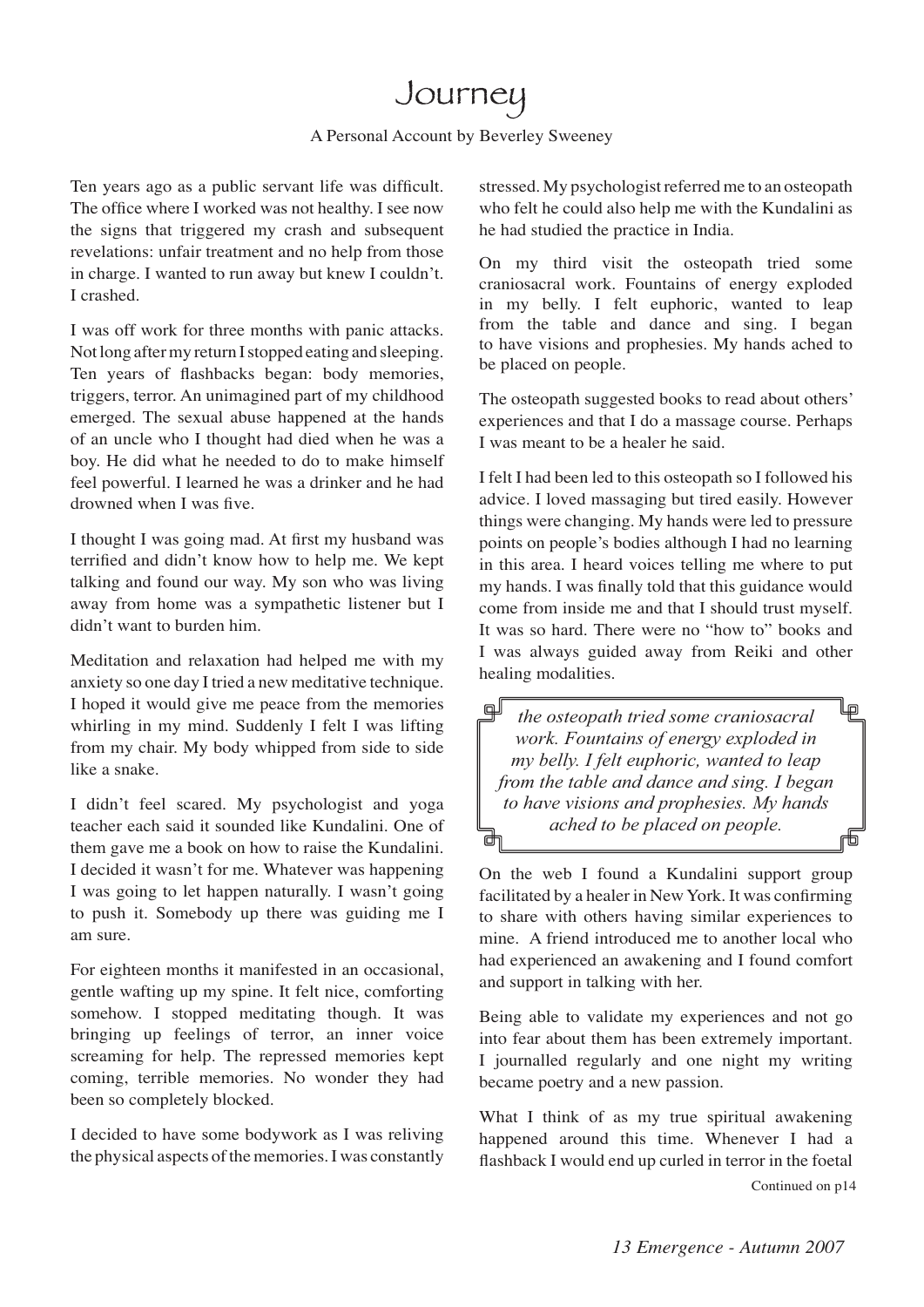position and take hours to recover. My osteopath suggested that I try to stay sitting up and welcome the fear. The second time I tried this it worked. I told my fear that it was part of me and loved it as such.

I felt a white beam of light descend over me. I was held tall and a great peace came upon me. For the first time I truly felt God's love.

The flashbacks continued. Energy and euphoric experiences intensified. I continued to receive psychological help but most of the time I was handling the abuse triggers reasonably well. I did much Inner Child work. It was a revelation and privilege to regress safely and experience the beauty of the child I once was.

I began to connect with many New Age people and they continue to be among my closest friends. They were really the only people I could talk to who seemed to understand these mystical experiences.

Then something even more unexpected began.

I had left Sunday School at twelve and never returned to church. I grew up thinking I was a Presbyterian but that was only the closest church my parents could find. I was never baptised or christened.

There I was, a nothing in terms of religion, suddenly finding myself reading every article I could find on Christianity. I began to use the sign of the cross in healing work. To my terror I would find myself on my knees weeping and praying for the world. Mother Mary came to me in my poetry talking about the Catholic Church. What did Catholicism have to do with me?

I decided a priest might be my best avenue for help. I was led to a Charismatic Priest who together with a very intuitive Catholic woman offered healing support. I used their suggestion to ask Mary and Jesus to accompany me back into my unhealed areas. I was stunned at the gentle effectiveness of this practice.

But I was still resisting the call. I couldn't resolve the dichotomy I assumed between my New Age experiences and the Catholic Church. On a trip to Europe, I felt amazing energetic and spiritual connections at pagan sites. In the churches of England, France and Italy I found a special peace.

On the day of our flight home I visited Sacre Coeur at Montmartre. I was guided to the crypt underneath the church where there was a statue of La Pieta - Mary holding her son's body.

Suddenly I was completely overcome, shaking and crying. I felt I was carrying the grief of every mother for her son. I wanted to scream it out but there were people around. I knelt in front of the statue and breathed out the sorrow until it was released and I was calm again.

Two months after returning home I attended a healing workshop for abuse survivors run by the Catholic priest and woman healer. I was guided to a passage in Isaiah. That night at home I asked God what He was saying to me. His voice was loud and clear. He said He would give anything to have me back in the fold and that I would never be harmed by returning to the Catholic Church. (I had "remembered" in earlier years many "past lives" in relationship to the church.)

I began to cry as I felt the relief of total acceptance. I asked why the Catholic Church and was told it was because of the traditions going back to St Paul, that this Church knew best how to heal me and that institutions like people need to heal from the inside out. That night I dreamed of a straight, clear road ahead.

வி ها *There I was, a nothing in terms of religion, suddenly finding myself reading every article I could find on Christianity. I began to use the sign of the cross in healing work. To my terror I would find myself on my knees weeping and praying for the world.* 襾

I attended Christmas Eve Mass and trembled and cried for the whole service. I felt I had come home.

In the New Year I began the process of preparing to convert. It was challenging. I was triggered into panic attacks. The priest was concerned at times but I knew I was meant to make it. I was baptised eight months later.

One day I felt an urge to put my hands on things in the church. The parish nun came with me. At the altar I felt the purest, finest energy I had ever experienced. As I held the chalice a loving energy circled and nourished my heart. I cried at the beauty of it all.

I had dreams and visions about the church and its need for renewal and healing. I saw visions of my little local church with hands reaching out of the windows to the New Age movement. This was very confusing and a little scary for me. What was my role in all of this? I was just an ignorant newcomer to the church. How did I reconcile Kundalini experiences and the